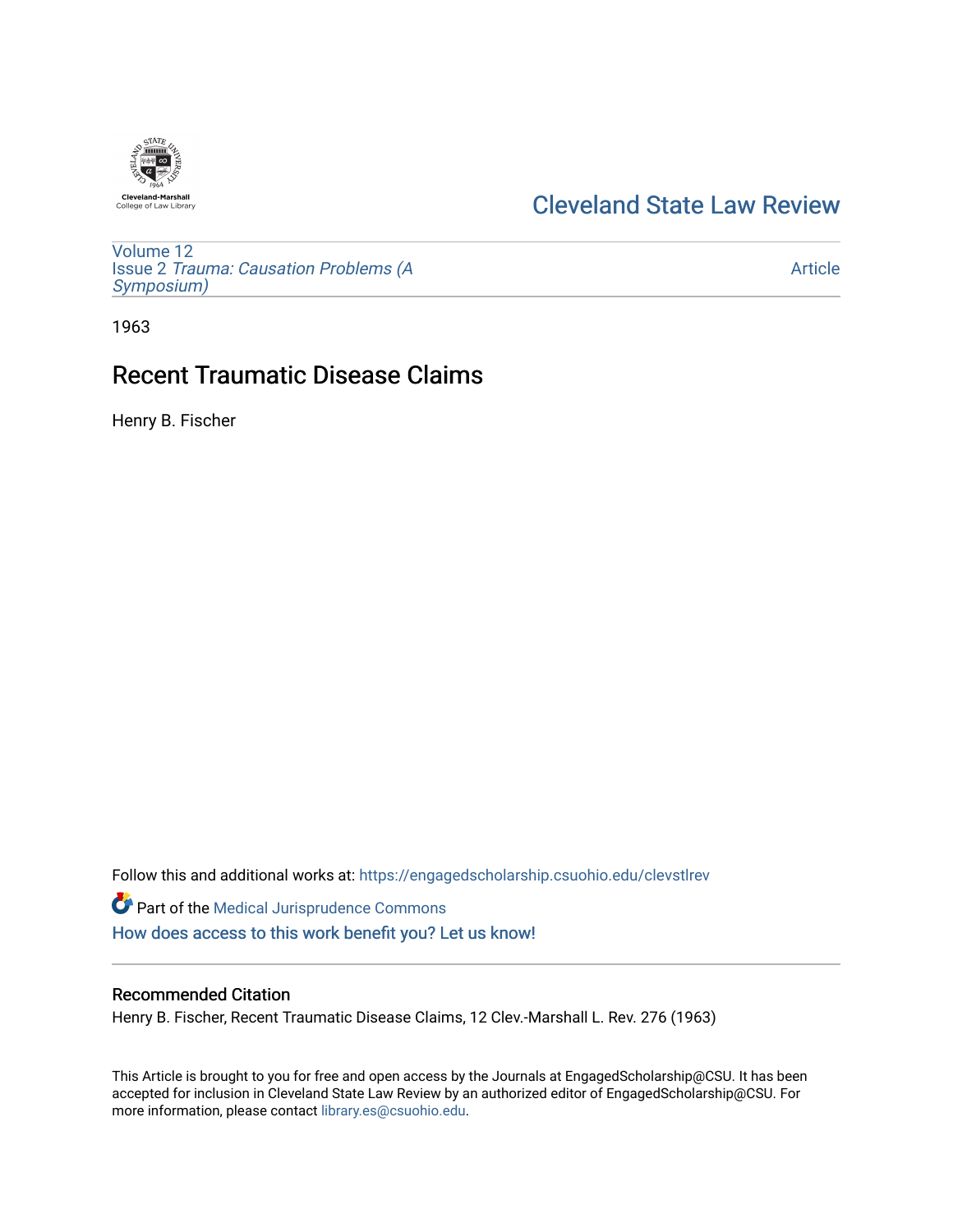## *Recent Traumatic Disease* Claims

### *Henry* B. Fischer\*

W HAT CAUSES A PERSON to become afflicted with a particular disease? On first impression, one might reply that this is the sort of question that should be presented to a medical doctor. However, in personal injury actions, questions of this type are answered by juries' in their fact-finding capacity. To determine the question whether a particular trauma, caused a subsequent diseases. Both of these facets are related to medical advances.

Claimants over the years have alleged a causal relation between trauma and almost every conceivable disease. Medicolegal literature abounds with articles concerning the relation between trauma and the more commonly occurring diseases, such as cancer,<sup>3</sup> diabetes,<sup>4</sup> arthritis,<sup>5</sup> bursitis,<sup>6</sup> heart disease,<sup>7</sup> multiple sclerosis,<sup>8</sup> and epilepsy.<sup>9</sup> Numerous books wholly devoted to the relation of trauma and disease, have been written.<sup>10</sup>

4 4 Am. Jur. Proof of Facts 453; Tranquada, Diabetes Mellitus and Trauma, 2 Trauma (3) 1 (1960).

**5** 2 Am. Jur. Proof of Facts 43.

**6** 3 Am. Jur. Proof of Facts 117; Gordon, Injuries of Shoulder and Upper Arm, 1 Trauma **(6)** 31 (1960).

7 Moritz, Trauma and Heart Disease, 5 Wes. Res. L. R. 133 (1954); Traumatic Heart Disease-Current Trends, 7 Curr. Med. for Attorneys 9 (1960); Goldwater, Occupational Exposures and Heart Disease, **3** Trauma (4) 29 (1961).

8 Dougherty, Personal Injury and Multiple Sclerosis, 8 Prac. Lawyer 31 (1962).

**9** 4 Am. Jur. Proof of Facts 699; Perr, Post-Traumatic Epilepsy and the Law, **8** Clev.-Mar. L. R. 129 (1959); Abbott, Post-Traumatic Epilepsy, 2 Trauma (1) 101 (1960).

**10** Brahdy, Disease and Injury (1961); Moritz **&** Helberg, Trauma and Disease (1959); Brahdy & Kahn, Trauma and Disease (2nd ed., 1941); Reed & Emerson, The Relation Between Injury and Disease **(1938).**

**<sup>\*</sup>** B.S. in Chem. Eng., Northwestern University; Patent Chemist, Lubrizol Corporation; Third-year student at Cleveland-Marshall Law School.

<sup>1 20</sup> Am. Jur. 648, § 776; 7 Wigmore, Evidence, § 1976 (3rd ed., 1940).

<sup>2 20</sup> Am. Jur. 730, § 867; and see, Averbach, Causation; A Medico-Legal Battlefield, **6** Clev.-Mar. L. R. 209, 214 (1957).

**<sup>3</sup>** 3 Am. Jur. Proof of Facts 127; Adelson, Injury and Cancer, 5 Wes. Res. L. R. 150 (1954); Heuper, Trauma and Cancer, **1** Trauma (1) 47 **(1959);** March, Traumatic Cancer in Workmen's Compensation, 11 Clev.-Mar. L. R. **501** (1962).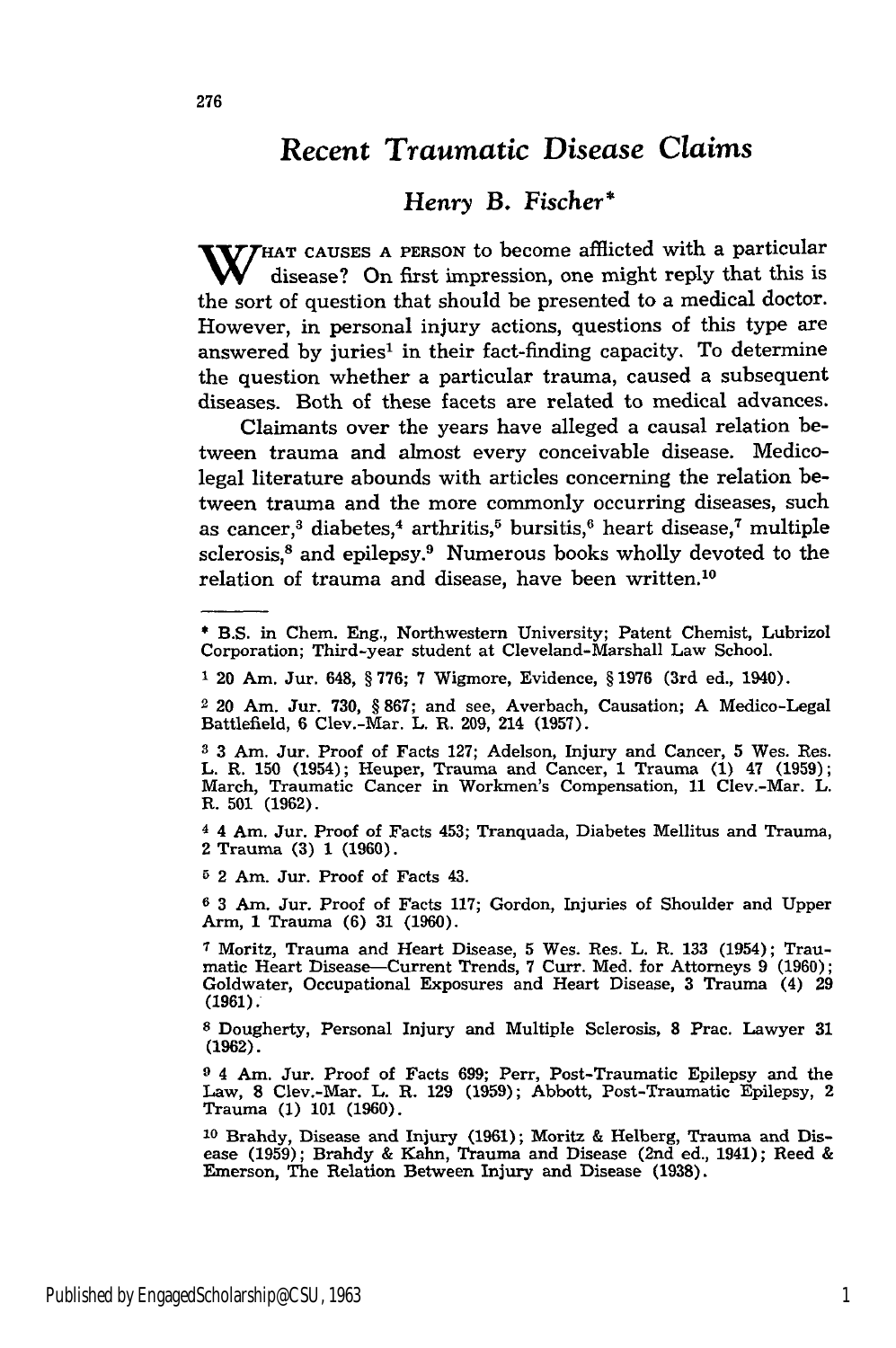This article is primarily concerned with cases wherein an allegation is made that a single trauma caused a disease. To enhance understanding, the immediately following paragraphs are devoted to some pertinent definitions.

Trauma<sup>12</sup> has been defined as an injury to tissue following as the direct result of violence in some form, whether the latter be physical, chemical, or electrical. The discussion to follow is concerned primarily with the aspects of single mechanical trauma, *i.e.,* stress, strains, impact, and cuts.

Disease is defined as a dynamic state in living organisms in which normal characteristics of structure or function are altered.13 The healthy body or tissue tends to maintain homeostasis, *i.e.,* a steady state of acceptable physiological activity, by means of many regulatory mechanisms. When any extrinsic or intrinsic factor causes an alteration of the body tissue so that the available homeostatic mechanisms cannot overcome the alteration, disease results. In another sense, disease is the failure **of** the body or one of its parts to adapt to change.

On the definitions of trauma and disease, there seems to be little semantic difficulty between the medical and legal professions. Assuming the fact of trauma, some difficulty lies in establishing the connection between trauma and the disease.<sup>14</sup>

However, semantic difficulties between medical and legal professionals are often present in considering whether or not a particular trauma *caused* a particular disease.15 Indeed, the courtroom has been depicted at times as being a battlefield for lawyers and doctors.<sup>16</sup> Since the practical issue involved in such litigation is whether or not a defendant should pay for the cost of treating the disease, examination of these semantic differences are necessary in this article.

In a legal sense, proximate cause is the *nexus* between one's act, the resulting injury and legal liability. More specifically, legal liability arises when one's wrongful act is the proximate cause of a claimant's damage. The proximate cause is that event in a chain of events, without which the damage would not have

<sup>12 14</sup> McGraw-Hill Encyc. of Science and Technology **68** (1960).

*<sup>13</sup>*4 *Id.* 235.

<sup>14</sup> Bedenk v. St. Louis Public Service Co., **285 S.** W. 2d 609 (Mo., **1955)** (tremor in eyelids and hand).

**<sup>15</sup>** Small, Gaffing at a Thing Called Cause, 31 Tex. L. R. 630 (1953); Averbach, op. cit. supra n. **11.**

**<sup>16</sup>**Averbach, *op.* cit. supra n. 11.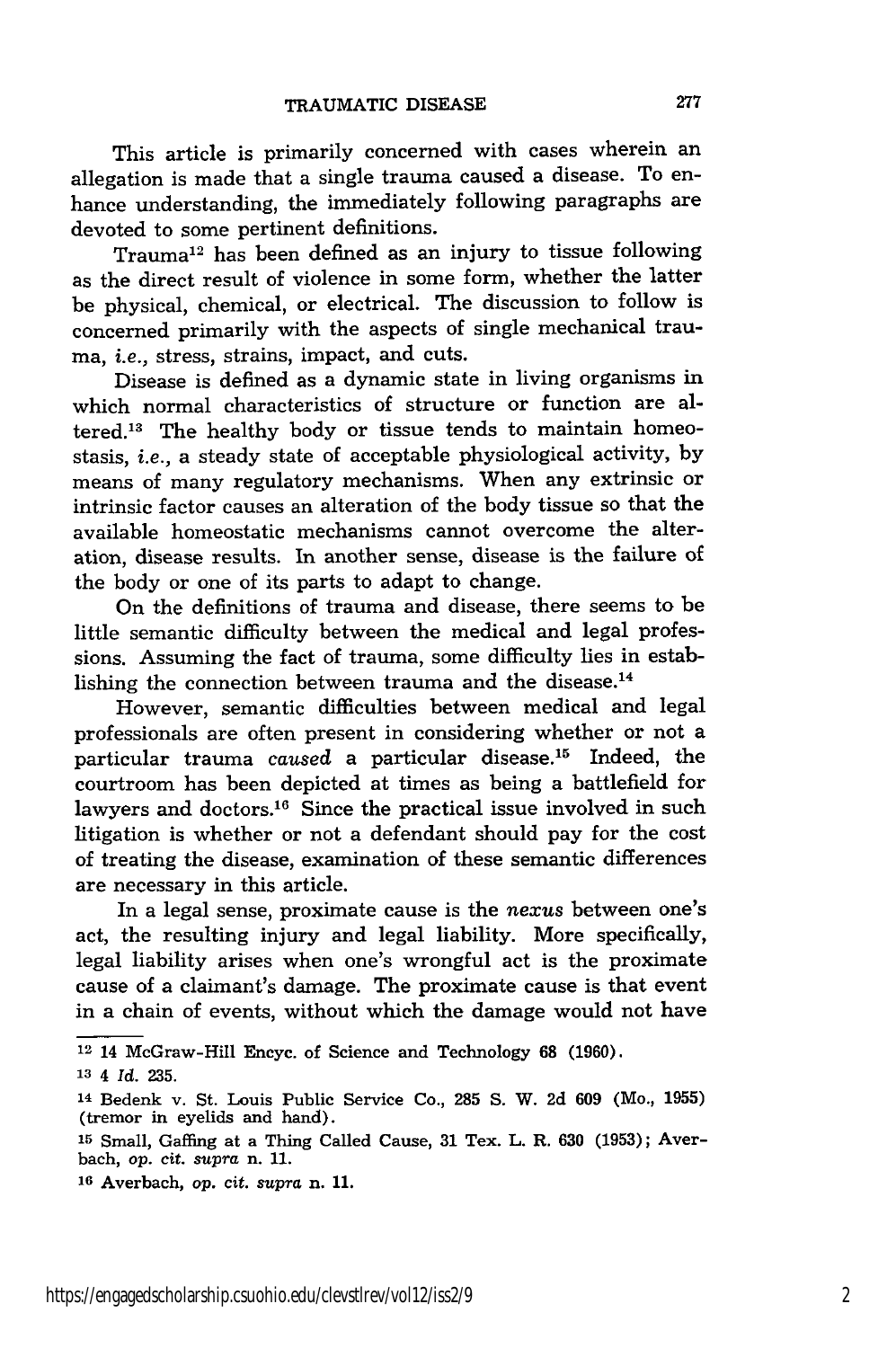resulted.17 As applied here, damages may be had in such instances where trauma causes a disease,<sup>18</sup> where trauma activates a dormant disease,19 or where trauma aggravates a pre-existing disease.<sup>20</sup> In the first two examples, damages would include the cost of curing or treating the disease, whereas in the third situation, the damages should include only the costs supplemental to what would have been required to cure or treat the pre-existing disease.

In a medical sense, the factors which cause any alterations that have a bearing on disease causation are called etiological factors.<sup>21</sup> Few diseases are caused by a single etiological factor.<sup>22</sup> There are usually multiple factors in the production of a disease in an individual. There may, however, be one factor which is constant, which is essential-the *sine qua* non-sometimes called the specific cause.23 The latter is best thought of as a primary etiological factor, whereas other factors that may fit into the causation of a disease may be thought of as secondary etiological factors.

A good example<sup>24</sup> of a disease wherein primary and secondary etiological factors have a bearing is tuberculosis. An individual cannot have tuberculosis unless he also has the tubercule bacilli organisms in his system. Although the presence of tubercule bacilli is necessary for the appearance of tuberculosis symptoms, mere presence is sometimes insufficient in itself to cause such symptoms to appear. In most instances, however, an individual suffering from malnutrition and having tubercule bacilli in his lungs would more than likely suffer from the symptoms of tuberculosis. Here, the tubercule bacillus may be classified as a primary etiological factor, whereas malnutrition may be classified as a secondary etiological factor.

Diseases in the medical sense may be divided into three categories with respect to the etiological role of trauma. These are: (1) diseases which are always a result of trauma, *i.e.,* contusions, abrasions, and lacerations, (2) diseases which never

- **<sup>17</sup>**Black, Law Dictionary (4th ed., **1957).**
- **<sup>18</sup>**Ingram v. McCorkle, 121 **S. 2d 303** (La. **App., 1960).**
- **<sup>19</sup>**Hazlewood Taxicab Co. v. Hodge, **357 S.** W. **2d 711 (Ky. App., 1962).**
- **<sup>20</sup>**Sentiles v. Inter-Caribbean Shipping Corp., **361 U. S. 107, 110 (1959).**
- **<sup>21</sup>**Brahdy, *op.* cit. *supra* n. **10** at **1.**

**<sup>22</sup>**Ibid.

**<sup>23</sup>***Ibid.*

**<sup>24</sup>** Ibid.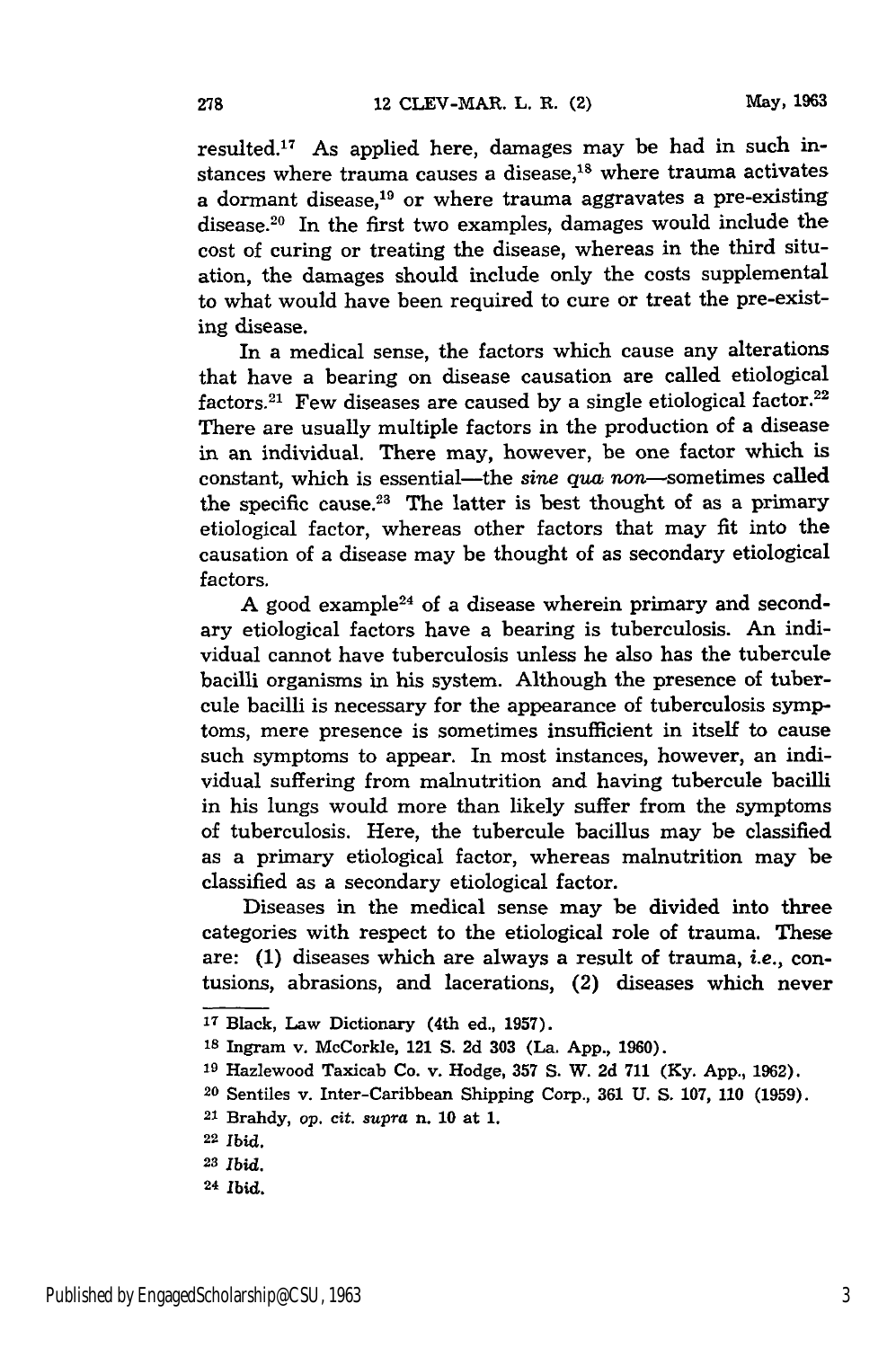result from trauma, e.g., measles, and (3) diseases which develop with or without trauma, viz., where trauma may be a secondary etiological factor.<sup>25</sup>

To evaluate the role of trauma in causing a particular disease, a physician will likely consider: **<sup>26</sup>**

- 1. The physical and psychic condition of the patient before injury,
- 2. The type, site, and severity of the injury,
- 3. The immediate effects of the injury (objective and subjective),
- 4. "Bridging symptoms" (symptoms sandwiched in between and/or overlapping the injury and disease symptoms),
- 5. Time interval between injury and appearance of disease symptoms,
- 6. Diagnosis of the disease (mode of onset, site of onset, and course).

Using the above or other criteria in analyzing the role of trauma on an apparently subsequent disease, a physician might conclude that: 27

- 1. The trauma was a true causative factor (the disease could not have occurred without the injury).
- 2. The trauma was a major precipitating factor, (i.e., injury alone could not have caused the disease-the disease was already present in the latent form; other etiological factors can be demonstrated to be partly responsible for the disorder or can be conclusively shown to be necessary along with the injury for production of the disease—the disorder probably would not have appeared at the time it did without the injury and might never have become manifest at all without the injury.
- 3. The trauma was an aggravating factor, i.e., the disease was manifest prior to the injury, but its clinical course was materially aggravated or adversely affected by the injury.
- 4. The trauma was a minor precipitating factor, i.e., the disease was already present in a latent form, and would have become manifest without the trauma. It is probable that the trauma, either through its physical or psychological effects was at least partially responsible for the outbreak of the disease at the present time.

**<sup>25</sup>***Id.* at **3.**

**<sup>26</sup>***Id.* at **5.**

**<sup>27</sup>***Id.* at **15.**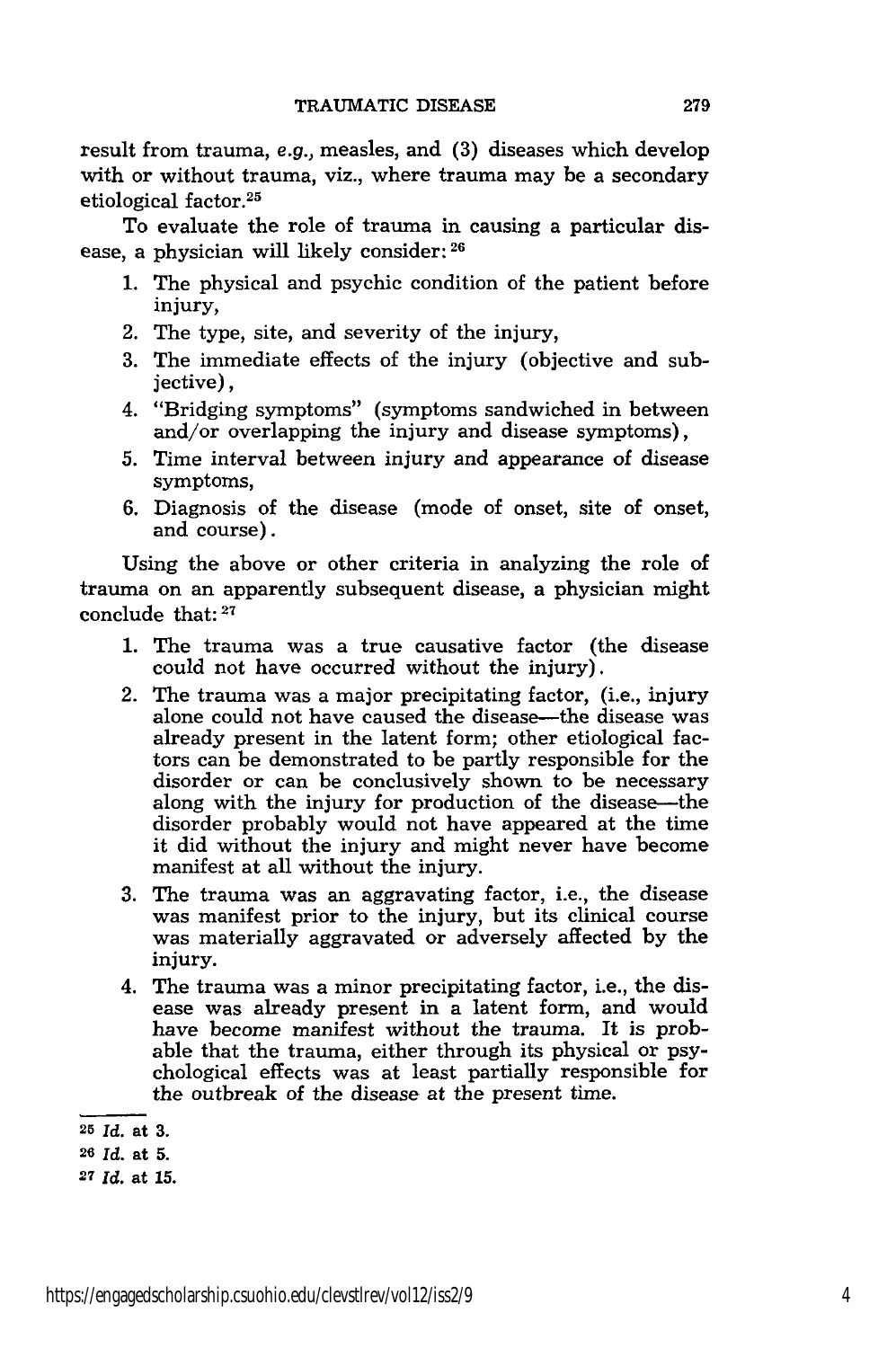5. The trauma had no demonstrable relation to the disorder, i.e., there was no continuity of the injury, bridging, and disease symptoms. Knowledge of the pathologic process of the disease and time when the disease symptoms appeared do not allow the conclusion that such process began at the time of the injury. It is extremely unlikely that the injury was in any way connected with the disorder.

Even cursory examination of the above concepts of *cause* might lead one to the conclusion that both the medical and the legal professions need to have some understanding of each other's concepts to allow for effective resolution of personal injury suits. Obviously, specific background information is necessary in determining the significance of various symptoms and their relation to a disease. As mentioned before, whether a disease is caused by a wrongful trauma is a question within the sole province of the jury. The jury must consider the evidence presented to it and make a finding of fact. The jury is aided in its determination of cause by testimony of expert witnesses, physicians, which becomes part of the trial record.

With respect to reversing the jury's determination on questions of disease causation, it has been said that:

The focal point of judicial review is the reasonableness of the particular inference or conclusion drawn by the **jury...** Courts are not free to reweigh the evidence and set aside the jury verdict merely because the jury could have drawn different inferences or conclusions or because the judges feel that other results are more reasonable. $^{\rm 28}$ 

Where, however, medical facts become common knowledge, courts may take judicial notice of them. For example, we find that in the seventeenth and eighteenth centuries, "Doctors gravely discussed whether a woman could be got with child by the devil, or by a dream, and French judges legitimized an infant, when the husband had been separated four years from the mother, on the grounds that the child owed its paternity to a dream!" **29** Today, we find judges taking judicial notice of the period of gestation.30 Be this as it may, it is not always possible to have all facts necessary for analysis before doctors or juries in a form suitable for absolute application of the above listed

**<sup>28</sup>**Sentiles v. Inter-Caribbean Shipping Corp., *supra* n. 20.

**<sup>29</sup>**Brahdy, op. cit. *supra* n. 10 at 13.

**<sup>30</sup>**In re McNamara, **181** Cal. **82, 183** P. 552, 7 **A.** L. R. **313** (1919).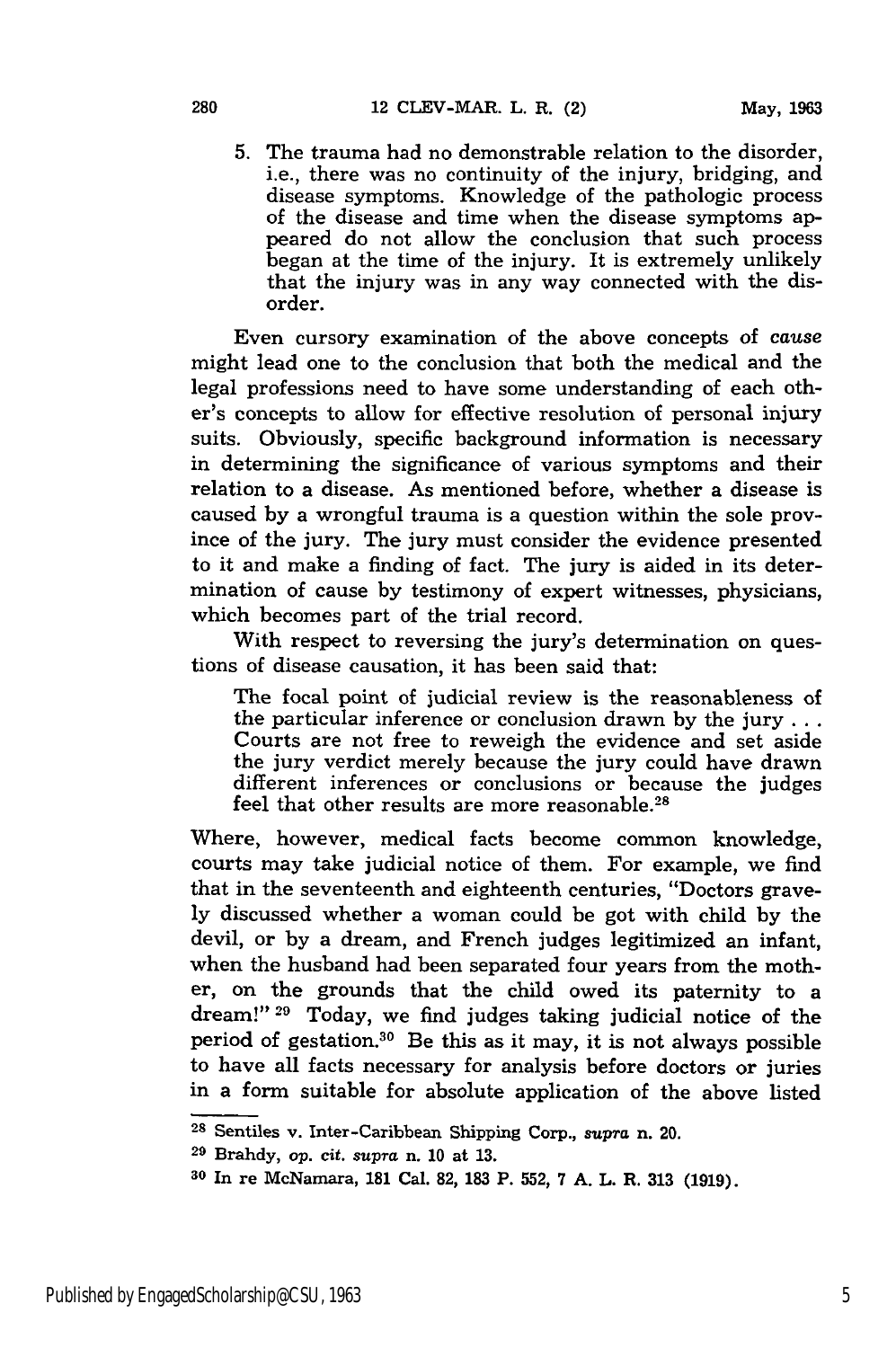considerations. Likewise, etiological factors of diseases are not generally of such common knowledge today that judges may take judicial notice of them, especially where two or more schools of medical thought exist.

Let us now examine some recent disease complaints and the relationship or lack of relationship thereto of trauma.

#### Traumatic **Cancer**

Claimants have alleged that single impacts to parts of their bodies, such as: to the breasts, $31$  the knee, $32$  and to the shoulder $33$ have caused cancer. Damages were awarded on such claims even though medical opinion seemed clear that single trauma is not an etiological factor of cancer. In this sense, one reviewing court said: **34**

The jury could reasonably (have) found that the (cause of) cancer is unknown; that the preponderance of medical opinion is to the effect that cancer rarely ever results from a single trauma; but that the exceptional circumstances surrounding this case, particularly the period that lapsed between the date of the trauma and the appearance of the cancer, and the fact that the cancer was located at the precise point of injury, justified the conclusion that there was a causal connection between the plaintiff's injury and her cancer.

In considering trauma as an etiological factor in cancer, physicians rely on statistics from two world wars, clinical histories, and clinical tests on animals.<sup>35</sup> A recent law review article pointed out a clinical test wherein mice were subjected to known etiological cancer factors and then subjected to trauma. More cancer was reported in the traumatized group than in the control group. 36

**<sup>31</sup>**Lee v. Blessing, **131** Conn. **569,** 41 **A.** 2d **337** (1945); Dennison v. Wing, **279** App. Div. 494, **110** N. Y. S. **2d 811** (1945).

**<sup>32</sup>**Branson v. Fireman's Retirement Fund, **79** Idaho **167, 312** P. 2d **1037 (1957).**

**<sup>33</sup>**Trauma Held to be Cause of Cancer, 13 TAPA Bull. (3) 4 (Mar., 1962); **7** Oleck, Neg. & Comp. Serv. No. 17 (1962).

**<sup>34</sup>**Lee v. Blessing, *supra* n. 31.

**<sup>35</sup>**Hueper, Medicolegal Aspects of Cancer, 25 American Journal of Clinical Pathology 116 (1955).

**<sup>36</sup>**March, op. cit. *supra* n. **3.**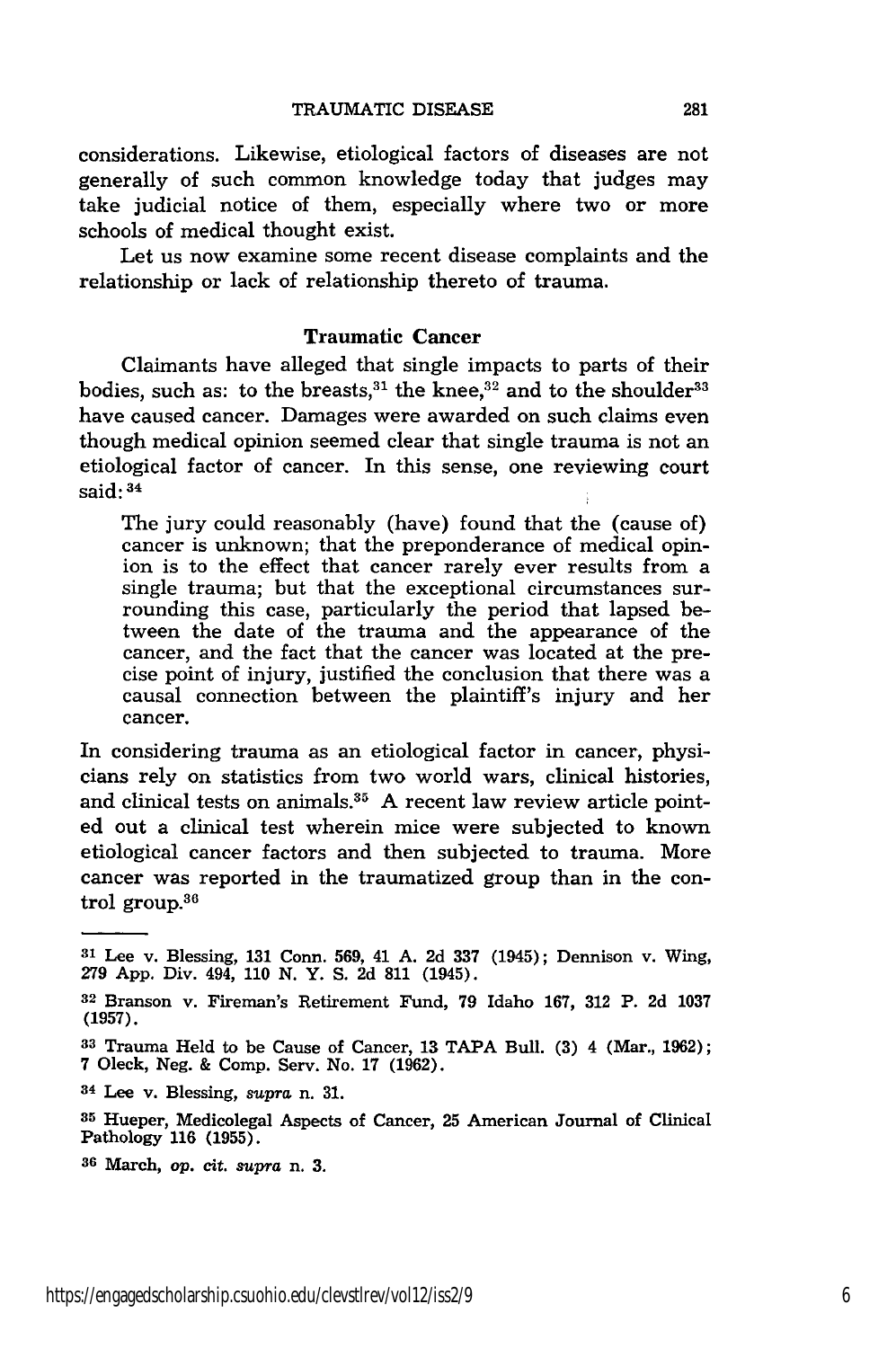#### Traumatic Tuberculosis

Case One.<sup>37</sup> A 19-year-old married woman suffered injuries to her neck, shoulder, and back muscles and tissues from an auto collision. Prior to the accident, she was allegedly strong and healthy, did housework, and cared for two children. Immediately following the accident she was hospitalized for twelve days and made twenty visits to her doctor over a period of seven months. Fluoroscopic images of her chest taken one and two years prior to the accident by the Louisville Tuberculosis Association were negative in showing the presence of tuberculosis. For two months immediately after the accident, fluoroscopic examinations of her chest taken by her doctor were also negative. Approximately seven months after the accident, she complained of chest discomfort and coughing and fluoroscopic and x-ray examinations revealed that she had tuberculosis in both lungs. At the time of the trial she had spent a year in a sanitorium and was still residing there. There was medical testimony to the effect that the injuries either activated or lighted up a dormant germ or infection or so reduced the plaintiff's resistance as to cause her to contract the disease. The jury found the trauma so related, awarded the plaintiff \$20,000 accordingly, and its decision was upheld upon appeal, the court saying that ". . . a negligent actor is liable for a disease which is contracted because of lowered vitality from injuries, or for a disease activated or lighted up by injuries."

*Case Two.88* A seaman aboard ship in a heavy sea was pitched into the air, fell back first on the ship deck, and was washed a considerable distance **by** a wave. There was a possibility that he inhaled some sea water. The petitioner was hospitalized and shortly after the accident the active symptoms of tuberculosis appeared. X-ray pictures taken prior to the accident revealed a pulmonary lesion involving a "small scarred inactive area." In "retrospect" the specialist felt that the lesion had been tubercular. The plaintiff was a diabetic prior to and after the accident. One doctor said that the accident, "probably aggravated his condition." In response to a hypothetical question as to the effect of an accident like the petitioner's on the aggravation or activation of a pre-existing, dormant tubercular

**<sup>87</sup>**Hazlewood Taxicab Co. v. Hodge, *supra* n. **19.**

**<sup>88</sup>**Sentiles v. Inter-Caribbean Shipping Corp., *supra* n. **28;** cf. Jones Act, 46 **U. S. C. A. § 688.**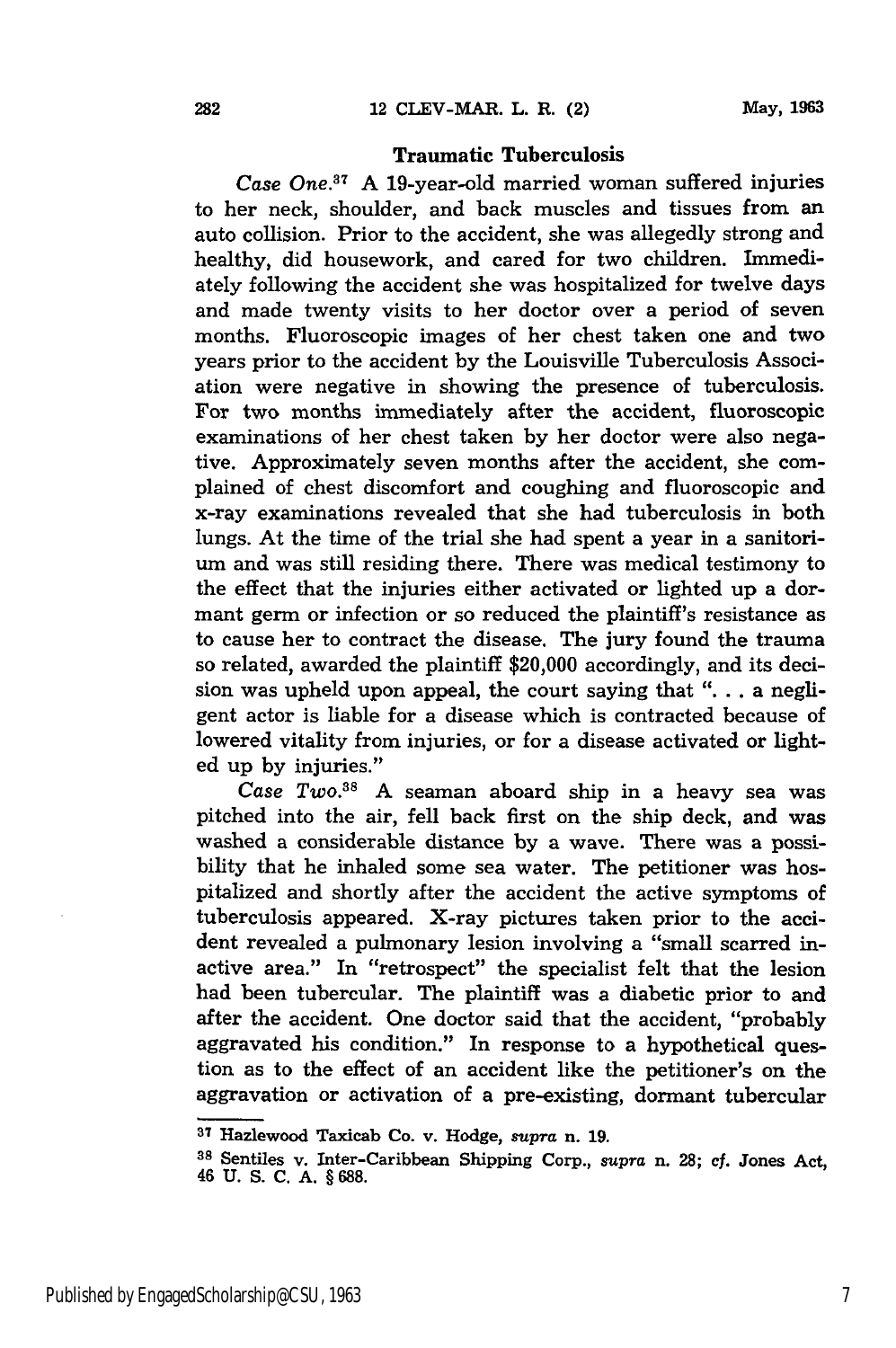condition, another specialist said that "acute dissemination of the tuberculosis might" be a consequence of the accident. A specialist who had treated the petitioner during his post-accident hospitalization testified to the effect that both the diabetic condition and the accident were etiological to the aggravation, but would not commit himself as to which etiological factor more probably caused it. A verdict for the petitioner was reinstated by the United States Supreme Court saying: <sup>39</sup>

The jury's power to draw the inference that the aggravation of petitioner's tubercular condition, evident shortly after the accident, was in fact caused by the accident, was not impaired by the failure of any medical witness to testify that it was in fact the cause. Neither can it be impaired by the lack of medical unanimity as to the respective likelihood of the potential causes of the aggravation existed and were not conclusively negated by the proofs. The matter does not turn on the use of a particular form of words by the physicians in giving their testimony. The members of the jury, not the medical witnesses, were sworn to make a legal determination of the question of causation . . . The very essence of its function is to select from among conflicting inferences and conclusions that which it considered most reasonable.

The award to petitioner in this case amounted to approximately \$20,000.

#### Traumatic Meningoencephalitis<sup>40</sup>

Plaintiff, a 37-year-old elevator service man, was subjected to whiplash (10-m.p.h. differential speed). Just before the accident plaintiff was suffering from a cold and a sore neck (cause unknown). His only immediate complaint from the accident was to the effect that his neck pain had extended from the base of his **skull** to his back section in between the shoulder. Other than that he did not complain and he left the scene of the accident without filing a police report and resumed his work in servicing elevators.

Four days after the injury the plaintiff's physician examined him and found that he was suffering from a strain or sprain common to whiplash injury. He had limited motion of his head, and the doctor prescribed heat, rest, and massage for the neck ail-

*<sup>89</sup> Id.* at **110.**

**<sup>40</sup>**Butler v. Palm, **351 IM. 256,** 184 **N. E. 2d 633 (1962).**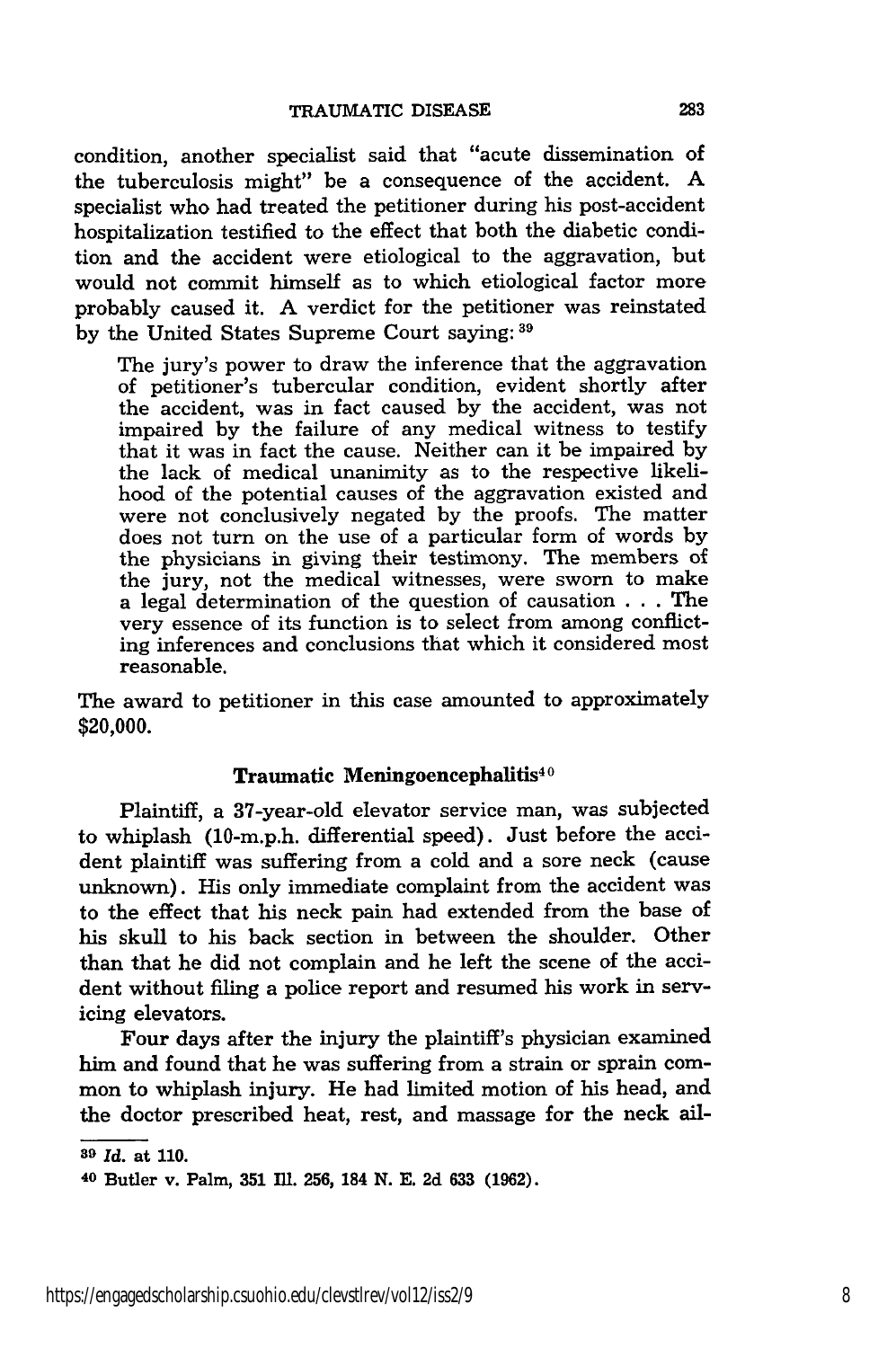ment. X-rays taken during a subsequent visit (twenty-two days from trauma) revealed no fractures, and the plaintiff, still complaining of pain, didn't indicate or exhibit any other unusual symptoms.

Three months after the injury, the plaintiff, while bowling, began to feel sick and tired and complained that, "he couldn't see just right and that everything was blurry like." He went home, vomited, and, feeling tired and as though he were catching a cold, went to bed. He was taken to the hospital on the following day and was unconscious for about one and one-half months--diagnosis, meningoencephalitis and subsequent pneumonia.

Seven months after the injury, the plaintiff went home for a four to five months' rest. He resumed work for about six weeks, rested for nine months, worked two months; his employment became quite irregular thereafter and amounted to about one-third of pre-trauma efforts. At the time of the trial, he was suffering from thickened speech, a balance problem, difficulty with vision, and his attitudes and entire personality were altered as compared to his pre-trauma disposition. This condition was diagnosed as probably permanent.

Medical testimony at the trial was to the effect that meninges are layers of membranes which cover the brain and spinal cord, that between these meninges and the surface of the brain is the spinal fluid, and that meningoencephalitis is an infection of these membranes and is present not only in the spinal fluid, but in the substance of the brain itself.

Expert medical testimony was to the effect that,<sup>41</sup> "... if the plaintiff had damage to his brain or his cord from the injury, then he could get a meningoencephalitis secondary to it," (defendant's objection to this testimony was overruled). As another doctor put it,<sup>42</sup> ". . . an accident creates an inflammation, creates an area of lowered resistance, which is an ample, often necessary reason, for the development of an infection in an area, granted that there was a muscle or bone which affected this region, a matter of nearly three months later."

Two other physicians stated that the incubation period of meningoencephalitis would be within three days to three weeks from the injury, that spinal cord injury would cause such symp-

<sup>42</sup>*Ibid.*

**<sup>41</sup>***Id.* 184 **N. E.** 2d at 637.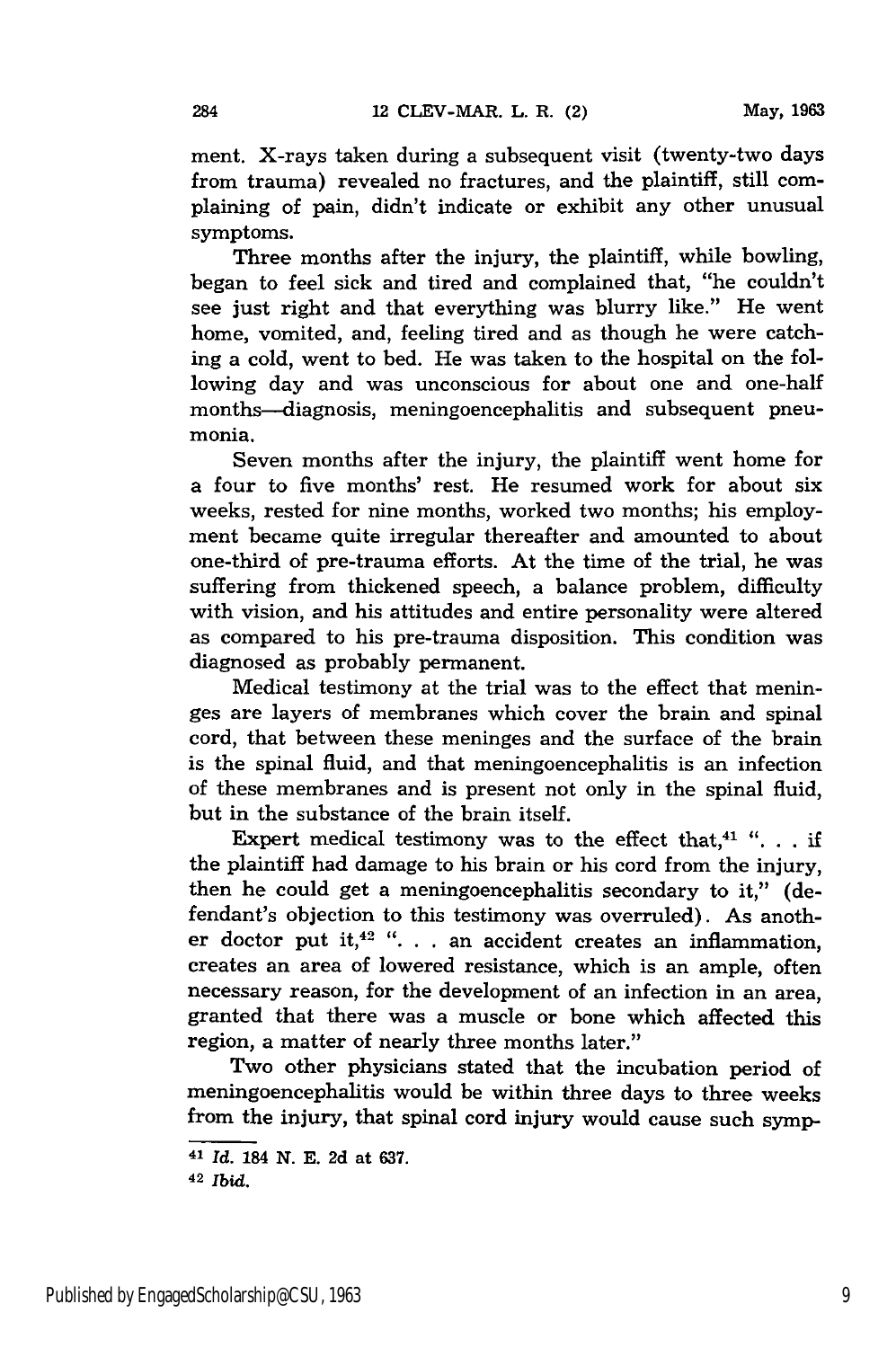toms as lack of muscular control within twenty-four hours after an injury, and that brain damage would be manifested by such symptoms as dizziness or headache within twenty-four hours after the injury.

Upon appeal, the court reversed the jury's decision that the accident caused the disease, stating that,<sup>43</sup> ". . . its conclusions must be supported by something more than mere speculation," and, that the evidence showed no spinal cord or brain damage. The case was remanded for new trial on the medical (disease cause) question.

#### Traumatic Multiple Sclerosis<sup>44</sup>

Petitioner, while in the course and scope of his employment on top of a five-foot stack of oily tubing, slipped and fell upon his knees. He sensed immediate pain in his back and knees and a later sensation, "like somebody hit me right up here in the back with a blunt object." He suffered no bruises.

Prior to the accident, petitioner, a forty-one-year-old male, did "stock chaser" work and walked as much as twenty miles per day in gathering materials. Twelve days after the injury the petitioner ceased working, on a doctor's advice, and was hospitalized when the doctor noticed that he was suffering from pain in the lower back, numbness in the legs, diminished reaction of the lower extremities, exaggerated knee reflexes, ankle problems, and loss of abdominal reflexes. A neurosurgeon noted diminished reaction to pain and pressure in the lower extremities below the groin, absence of abdominal reflexes, involuntary oscillation of the eyes, and an unsteady gait. Subsequent examination revealed that the petitioner's spinal fluid contained an abnormal number of lymphocytes, indicating a lesion in the brain stem. The diagnosis was to the effect that petitioner was suffering from multiple sclerosis. The petitioner had a back disorder history with no indicated abnormalities in the spinal canal.

One physician said that there was no causal relation between the injury and the disease. Another physician said that the situation was coincidental. Another (examining) physician said that the petitioner was suffering from a single traumatic lesion of the spinal cord which could have resulted from the

**<sup>43</sup>**Id. 184 **N. E. 2d** at **638.**

<sup>44</sup> Mechanics' Universal Joint Div. v. Industrial Commission, 34 Ill. 431, **173** N. E. **2d** 479 (1961).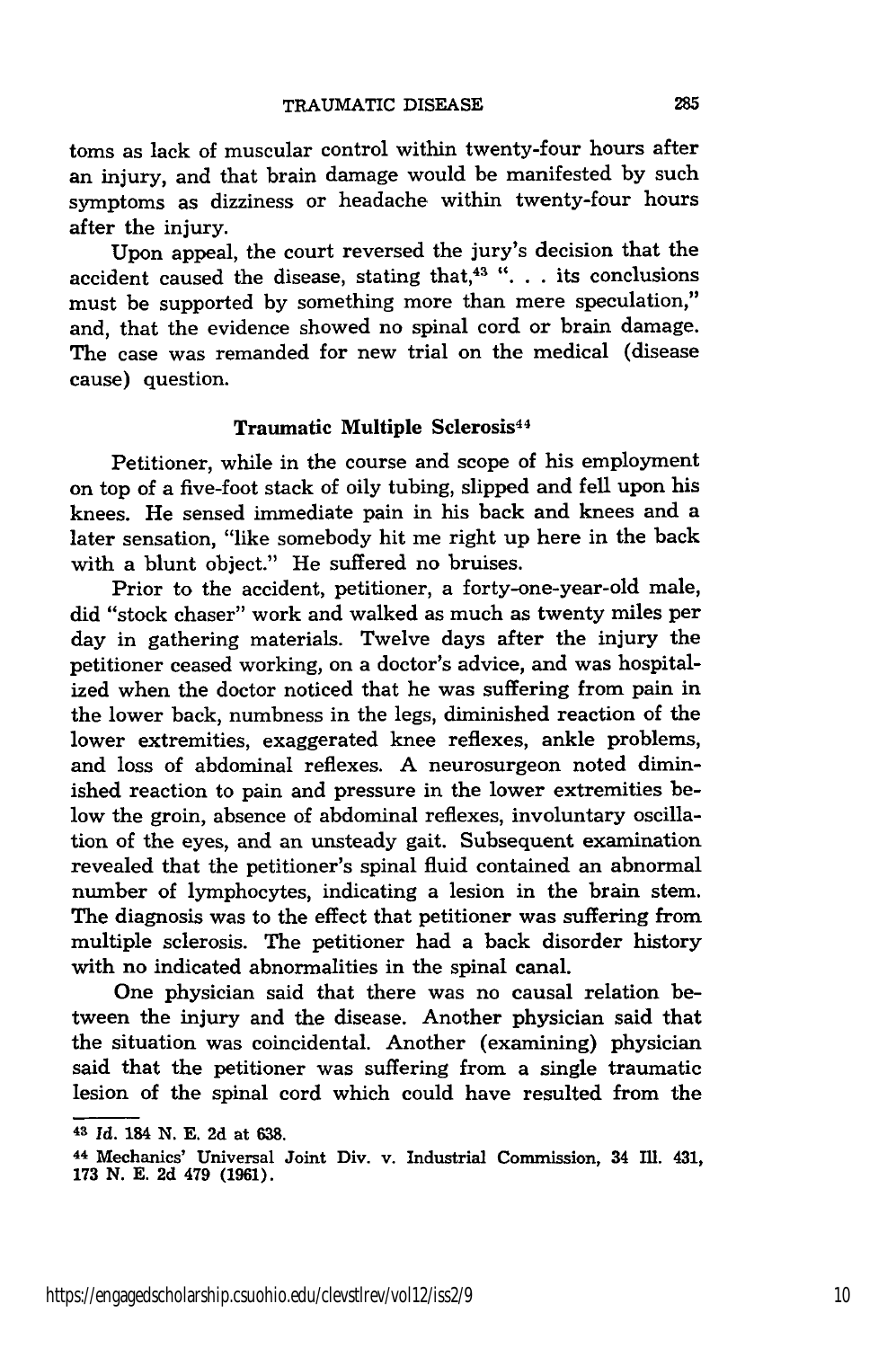fall; later he changed his diagnosis from traumatic spina lesion to multiple sclerosis. Still another physician said that trauma could not cause the disease but could injure the spinal cord to aggravate a pre-existing condition.

The Industrial Commission found that the injury caused the disease or aggravated a pre-existing condition, awarding petitioner \$9750 and a **\$65** per month pension. The reviewing court affirmed this view even though the testimony was considered highly conflicting, indicating that the Commission's findings would be reversed only where the findings were manifestly against the weight of evidence.

#### Traumatic Dupuytren's Contracture<sup>45</sup>

Petitioner, a 42-year-old jail guard, was hurrying up a stairway when he tripped, fell forward, and  $46$ 

**• . .** he instinctively extended his arms to break his fall. His hands traveled some three feet, and all of his 240 pounds, with the momentum of the fall, came to bear on the ends of his fingers... (on the edge of a step) ... His hands slipped from the edge in such fashion that backward bent fingers formed an obtuse angle as his fingers slipped down the perpendicular of the riser and the heels of his palms came to rest on the stair below.

Petitioner suffered immediate pain, followed by swelling and discoloration. The jail doctor, who saw him the same day, described the condition of the hands as "sprained palmar tendons." As this condition subsided and disappeared, petitioner developed a thinning of the palmar fascia with nodular formation, skin contraction and restriction in the mobility of the metacarpal phalange joints of the index, middle, ring and little fingers of the right hand, and the same type of pathology (but to a lesser degree) involving primarily the ring finger and the middle finger of the left hand. - diagnosis, Dupuytren's contracture.

Prior to the injury, the petitioner had been a jail guard for about four years. Before this, he was employed as a bus driver and worked 48 hours per week steering fifteen to eighteen ton busses with no power steering.

One physician with five years general experience was of the opinion that repeated trauma over a period of time could cause

**<sup>45</sup>Hall** v. Ocean County, **72 N. J.** Super. 474, **178 A. 2d 663 (1962).**

**<sup>40</sup>***Id.* **178 A. 2d** at **667.**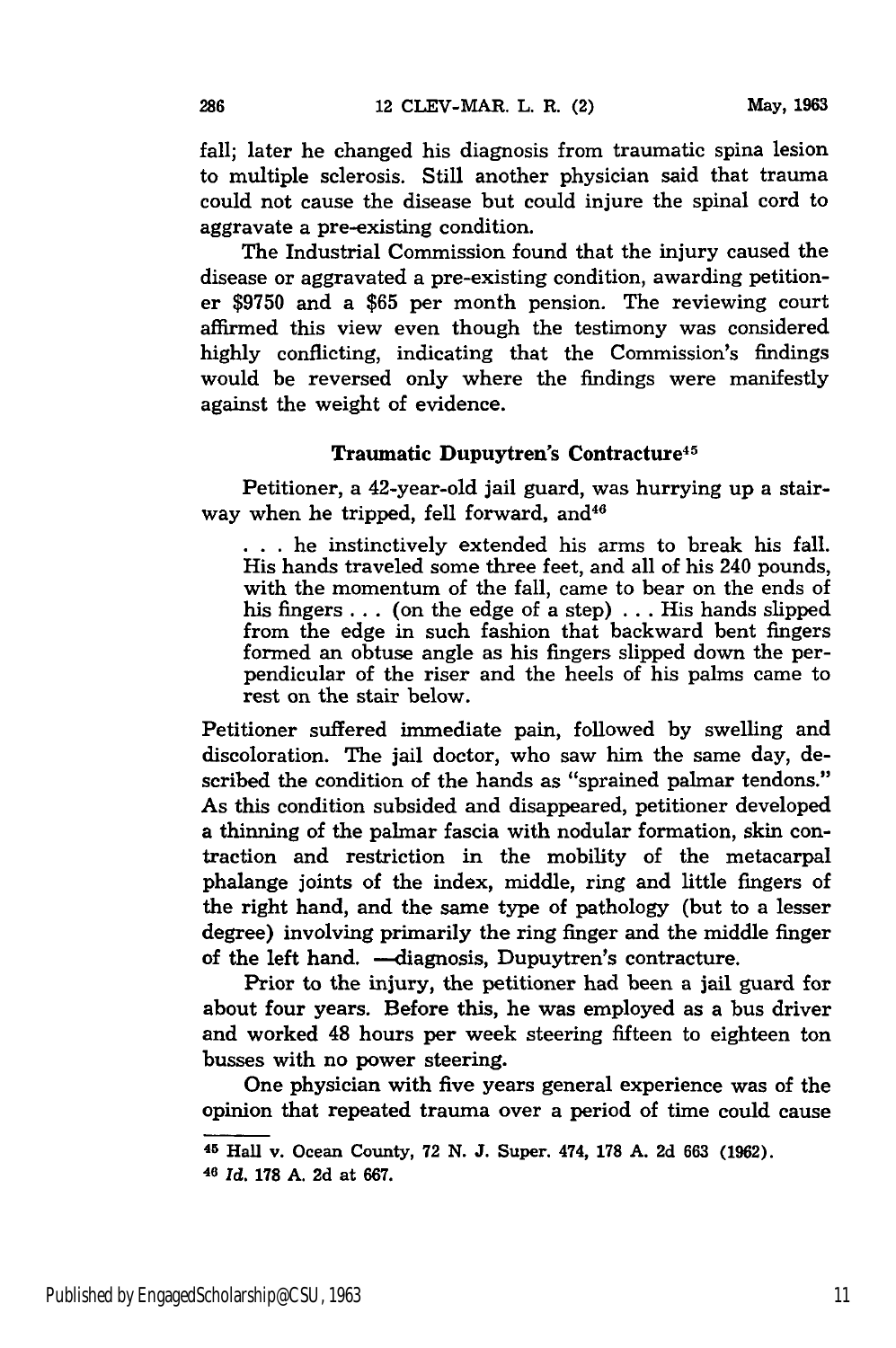the disease, but that a single trauma could not cause it. Another physician (thirty years of experience with special interest in the disease) testified to the effect that petitioner's condition was not related to his fall.

One Dr. Graubard (noted to have studied over 1,000 cases on the contracture) was of the opinion that petitioner was predisposed to the disease and that the trauma he sustained produced the Dupuytren's contracture that he examined. He was of the opinion that the bus driving did not predispose the petitioner to the condition and indicated that he relied upon the, **"..** . rapidity of development of this condition in his hands in which there was evidence of trauma with swelling in the palms and subsistence of swelling to the formation of nodules." 47

Dr. Graubard also presented a paper<sup>48</sup> he had written on the etiology of Dupuytren's contracture based on a study of **329** cases. His testimony and paper indicated that people having an inherent or inherited blood type factor known as Rh prime or Rh double prime are predisposed to single trauma-induced Dupuytren's contracture and that this predisposition exists in approximately six per cent of the white population in the United States.

The Workmen's Compensation Commission dismissed the complaint. The Superior Court affirmed the County Court in overruling the Commission. Apparently impressed with Graubard's testimony and detailed study of the disease, e.g., his paper, the Superior Court said that ". . . we are satisfied from a consideration of all the evidence that the present condition of his hands is a result of the sudden, violent insult suffered by his palms . . . petitioner established his case by a preponderance of the probabilities, based on believable evidence." 49

#### Other Traumatic Disease Cases

Coverage of the cases to follow is reduced in scope. These additional cases are presented to allow a broader view of the subject of traumatic disease claims. The detail provided in preceding cases should be sufficient to allow the reader to appreciate the application of the pertinent medical and legal principles presented at the beginning of the article.

*<sup>47</sup> Id.* **178 A. 2d** at 664.

**<sup>48</sup>** Grabard, Dupuytren's Contracture-An Etiologic Study, 21 **J.** International College of Surgeons, No. 1 (Jan., 1954).

**<sup>49</sup>**Hall v. Ocean County, supra, **178 A. 2d** at **667.**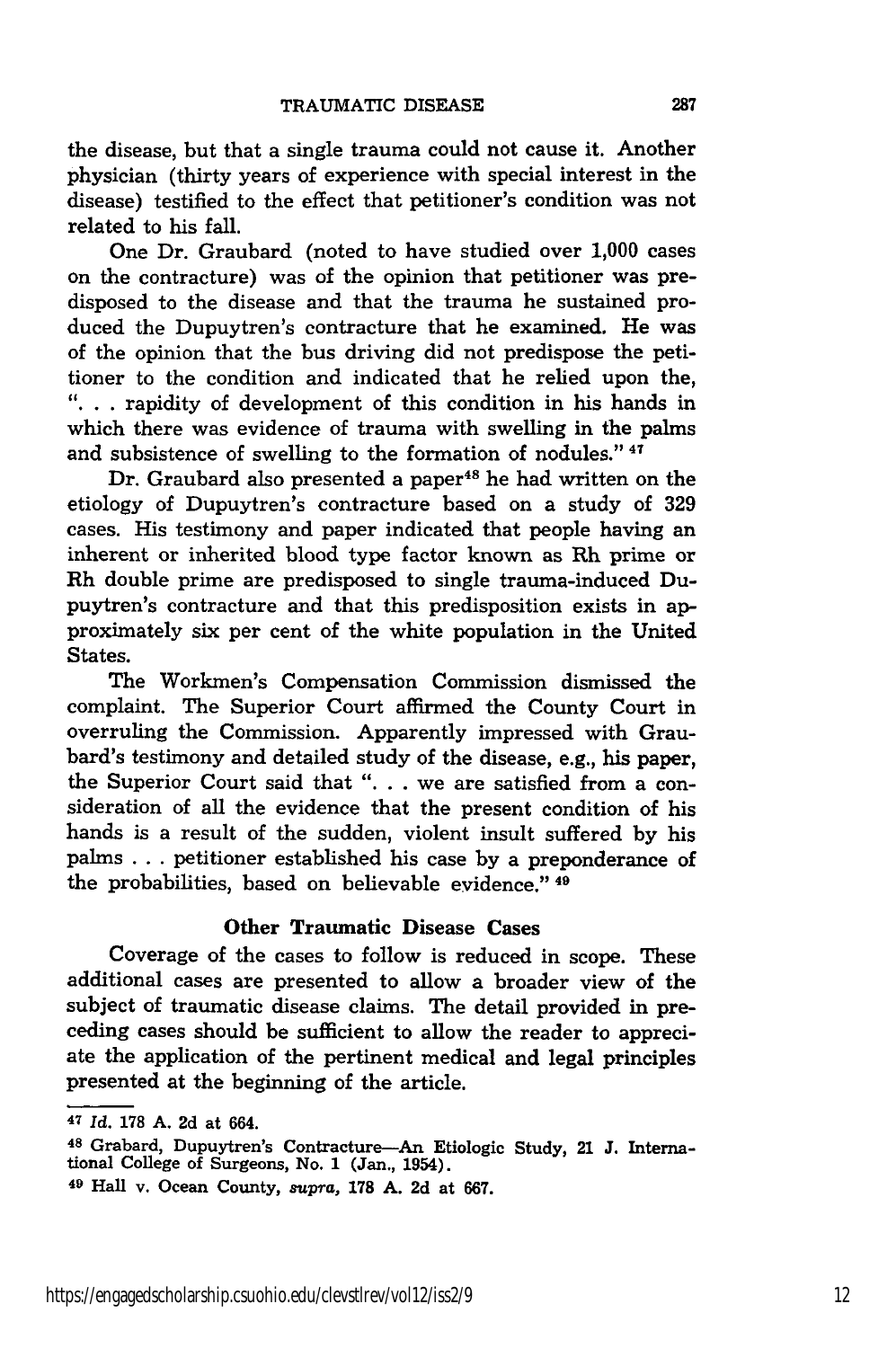#### Traumatic Epilepsy<sup>50</sup>

A 15-year-old girl was struck **by** a car and suffered personal injuries including a deep muscle injury to the right thigh, numerous abrasions and contusions, multiple fractures to the pelvis, a basal skull fracture, a brain concussion and brain injury which produced epileptic seizures during the initial seventeen days hospitalization. The injuries were cured without substantial residual. She was awarded **\$1,058.55** for medical expenses and **\$8,500** for the personal injuries which included future costs for anti-convulsive medications prescribed **by** the doctors, based upon abnormal electroencephalographic findings at time of trial, to guard against the possibility of a recurrence of epileptic seizures.

### Traumatic Epilepsy<sup>5</sup>

**A** 6Y2-year-old girl was hit **by** a bus traveling at **30** m.p.h. She suffered a small deep wound on the left side of her head which bled profusely and her lower extremities showed some bruises and abrasions. Intracranial bleeding continued for 24-48 hours. On the day after the accident she began to vomit, had a headache, and surgical intervention was necessary to avoid serious damages due to pressure on the brain. Bony fragments and hair had to be removed from the skull and a small hole was made to gain access to the intracranial cavity to allow removal of a blood clot and normal positioning of the brain against the skull. **A** small metal disc was used to cover the opening so as not to leave the plaintiff with a soft spot on the skull. The disc was permanent. Her hospitalization lasted eight days and she remained at home for a month or so before returning to school.

Two years later, an electroencephalogram revealed abnormalities that appeared to be major and strongly suggestive of a focal convulsive disorder arising in the left temporal or inferior motor area, ". **.** . possibly with some grand mal component which may represent spread." The court awarded plaintiff **\$15,000** and overruled an objection to a doctor's testimony that:  $52$ 

I would think that if one considered one hundred people with a similar abnormality, if that abnormality were the result of an injury, that probably seventy-five per cent of those people some time would develop focal epilepsy,

**<sup>50</sup>**Ingram v. McCorkle, supra n. **18.**

**<sup>51</sup>**Fort Wayne Transit v. Shomo, **127** Ind. App. 542, 143 N. **E. 2d** 431 (1957). **<sup>52</sup>***Id.* 143 N. **E. 2d** at 437.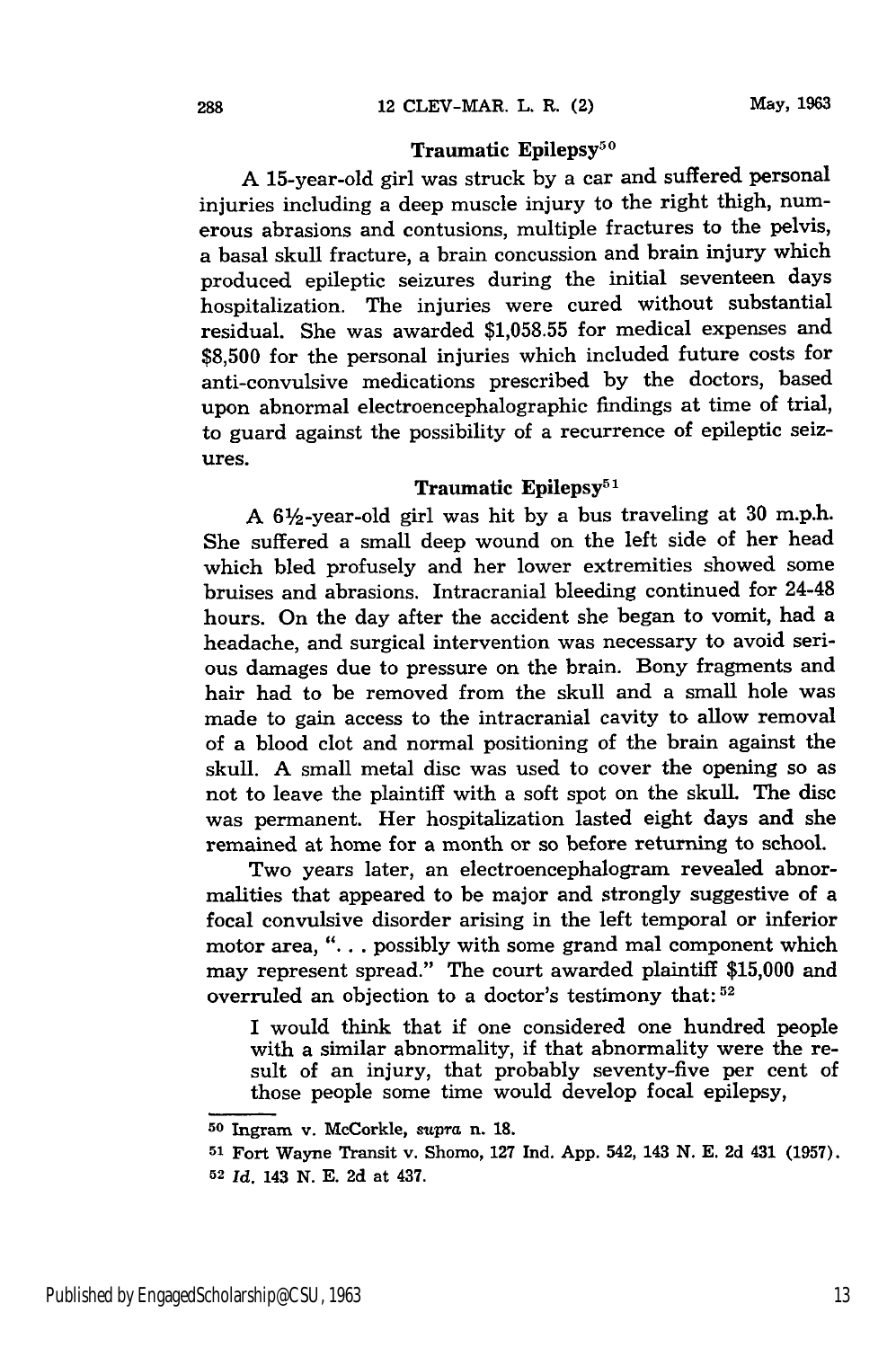and indicated that a medical witness may be asked his opinion as to the probable results of an injury. Note that no indicated pretrial seizures were suffered, and that the trial was held two years after the injury.

#### Traumatic Heart Failure<sup>53</sup>

In an auto collision, a boy suffered a fracture of the left femur, a head injury, a minor concussion, multiple lacerations of the right upper orbital region, contusion of the posterior chest wall, abrasions of the left knee, and a laceration of the left leg. Several days later surgery was performed in order to properly set the fractured femur. During the operative procedure the patient suffered heart failure and died on the following daydiagnosis, cardiac arrest with fatal brain damage. The auto collision was held to be the proximate cause of death.

#### Traumatic Ulcers<sup>54</sup>

Plaintiff, an octogenarian, was injured in a fall while alighting from the defendant's bus. Two months later, a gastric ulcer was diagnosed. A \$13,000 award was held to be not excessive even though it included the cost of maintaining the plaintiff in a nursing home after complete recovery from the effects of her injury.

#### Traumatic Arthritis<sup>55</sup>

The plaintiff, a farmhand, suffered a compound fracture to his left wrist as the result of an automobile accident. The doctor who treated him testified that the fracture would be painful for the first few months, that in later years there would probably be pain from traumatic arthritis, and that the plaintiff's ability to perform farm work would be lessened. An award for \$5,401.80, including \$118.80 for medical bills was affirmed on appeal.

#### Conclusions

There are two facets involved in adjudicating traumatic disease complaints which rely heavily on medical knowledge. These relate to the etiology or causes of diseases and the diagnoses of

**<sup>53</sup>**Adams v. Dantin, **107 S. 2d 809** (La. **App., 1959).**

<sup>54</sup> Easby v. Philadelphia Transportation Co., 402 Pa. **203, 166 A. 2d** 494 **(1961).**

**<sup>55</sup>**Anderson v. Garza, **311 S.** W. **2d 910** (Tex. Civ. **App., 1958).**